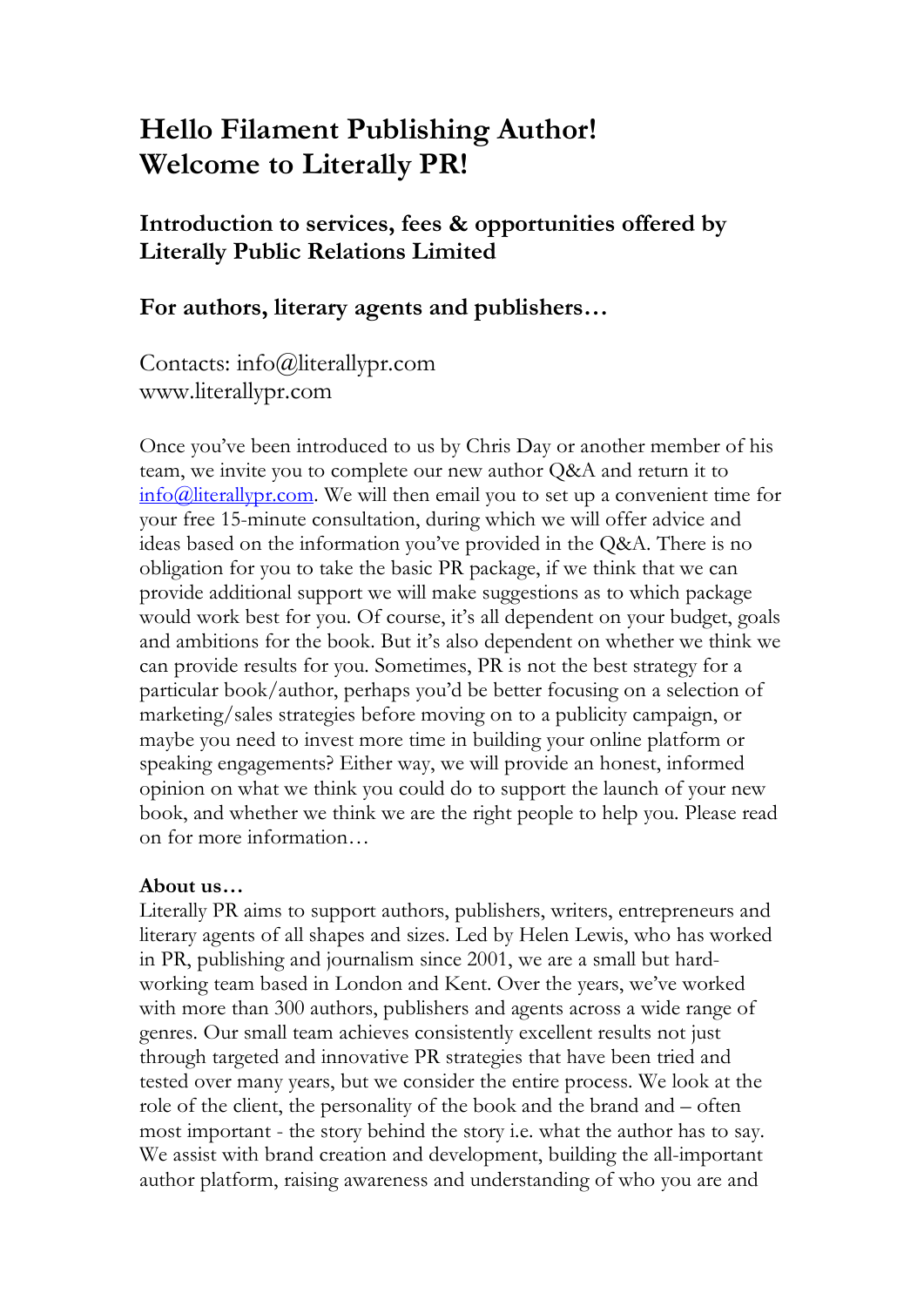what you represent. For non-fiction, we build a name for our clients as respected experts in their field with a voice that needs to be heard – or enhance their already strong platform and profile within a more mainstream media environment. We don't shy away from fiction campaigns for incredibly strong books that deserve to be shouted about from the rooftops either. We have a track record of creating successful and engaging PR campaigns for authors of fabulous novels from historical fiction to erotic, romantic to chick lit, and plenty more!

Literally PR has worked with first-time authors through to multinational publishing houses, literary agents to marketing companies. We love working with people who are passionate about their 'product' and want to take their journey to the next level. The best projects are those where the client collaborates with us – your book is YOUR baby and you know it better than anyone, but there comes a time when it's important to let go and recognise the potential of your book as a business (fiction and non-fiction). We invest in getting to know clients over time, by working to meet your requirements, fitting in with your other commitments and by considering your goals and ambitions at every turn. We provide a wide range of services to suit a variety of budgets and objectives. This document outlines some of the services we offer over four, six, eight and 12-week periods, but we are more than happy to work with you to create a bespoke campaign plan over the optimal sixmonth book launch campaign timeline also.

Helen Lewis, founder of the company, is the Director and maintains a very active role on a day-to-day basis, and you are likely to also be introduced to other members of the team including Becky Smith and Diana Ashlee. We also work with expert freelancers across a range of specialisms from website design and management to social media services and branding agencies. You'll be given a dedicated point of contact and we'll give you a regular update via email, and we like to meet our authors (in person or via Skype) and do all we can to provide you with a personalised and friendly service. We will always aim to help and answer your questions as best and as quickly as we can. It is our intention to support and assist you – bringing a combination of more than three decades of experience to the table – with a passion for results and hard work.

There are no guarantees in  $PR - as$  you know, it's very different to advertising – but we do guarantee that we will always endeavour to meet your expectations and try hard to achieve the results you require. We are not a pay-per-results company and we cannot promise that we'll get you XX pieces of coverage in XX type of media, because PR doesn't really work like that! We'll be honest and transparent, communicative and proactive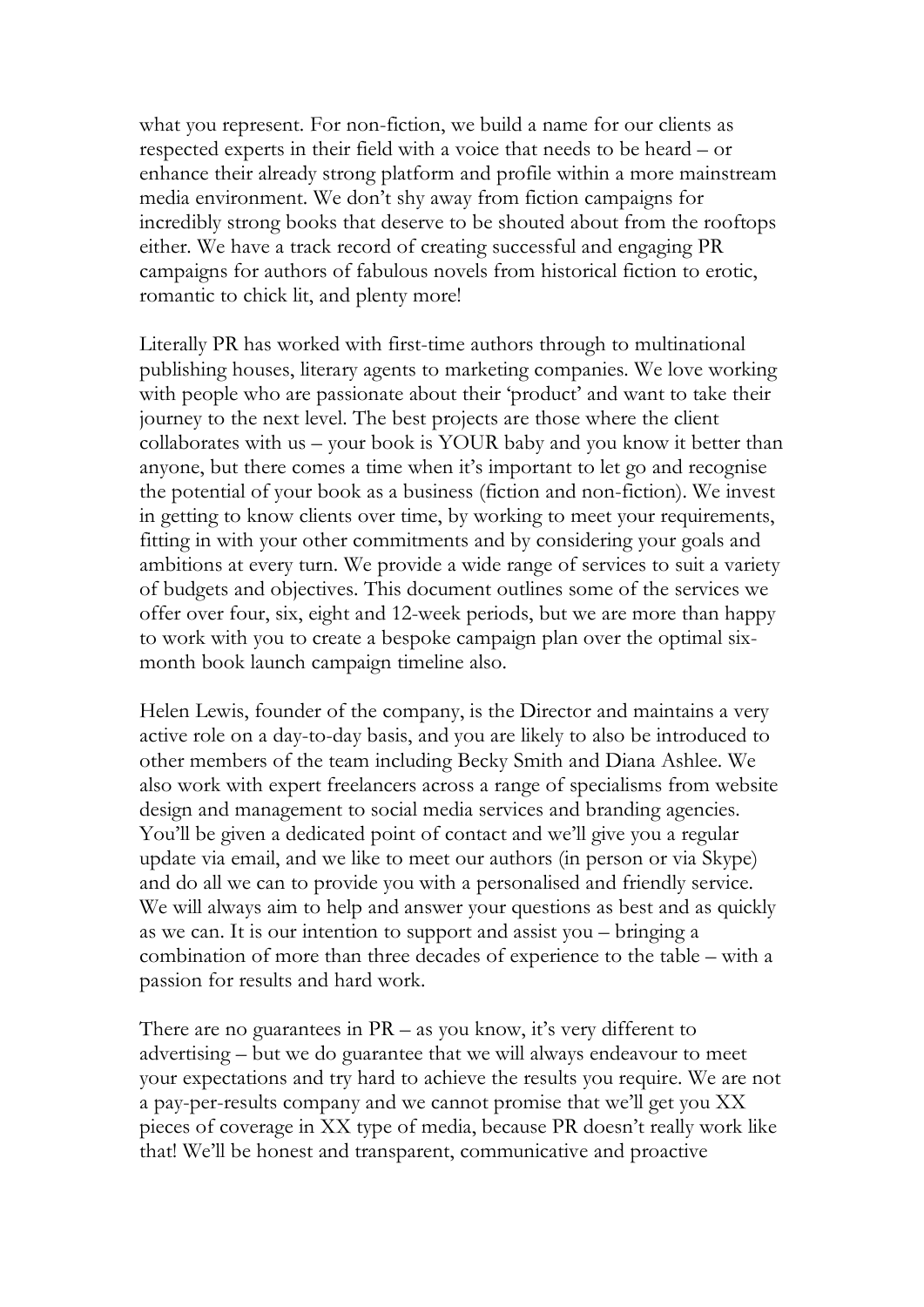throughout our time working together. And we tend to stay in touch with most of our clients in the years that follow…

### **Social media links:**

**http://www.linkedin.com/pub/helen-lewis/18/bb1/498 http://www.twitter.com/literallypr https://www.facebook.com/pages/Literally-PR/342794935782744 http://www.literallypublicrelations.wordpress.com**

### **Testimonials**

For testimonials, ideas about our approachable, flexible and successful PR style, an overview of our clients and more information about us, please go to www.literallypr.com.

*"I've worked with Helen for a couple of years now. After the success and exceptional media coverage that Helen and her team secured for my first book launch I knew I had to have Helen work her magic a second time for the launch of the second book. Since then, Helen has worked closely with me in formulating a new concept for my third book, which she ultimately secured a literally agent to represent and I'm pleased to say is now a live project.*

*Since our first conversation ("Helen – get me a book deal, TV show and a reputation for being an international man of mystery") a year later Helen achieved two of those objectives (I've parked the international man of mystery goal for the time being…or have I?). With guest appearances on ITV This Morning, a weekly column in Best Magazine and my third book now in production Helen has become my go-to person.*

*At whatever stage of your authoring career you may be, there is one thing that is vital to success – the people you surround yourself with. Helen is my publicist, confident, sanity sounding board, career coach and ultimately; the person who gets stuff done.*

*Helen is inspirational and creative, persistent and rational, incredibly well connected backed with over 16 years of being in the industry. I recommend Helen Lewis to anyone looking for an honest, helpful and proactive person to help build a successful author career." --*Theo Michaels, author of Microwave Mug Meals (2016), Microwave Mug Soups (2017) both by Lorenz Books, a new book in the pipeline, and international man of mystery…

*"I have learned so much from Literally PR since self-publishing my novel 'Flight of the Kingfisher'. I made a mistake in not contacting Helen much, MUCH sooner in the process, but she was still able to make wonderful things happen for me. A two-page article in the Daily Mail was quite a coup, and boosted my sales. With Helen's expert guidance, I know that the launch of my next novel will be an even better experience."* -- J Merrill Forrest, Flight of the Kingfisher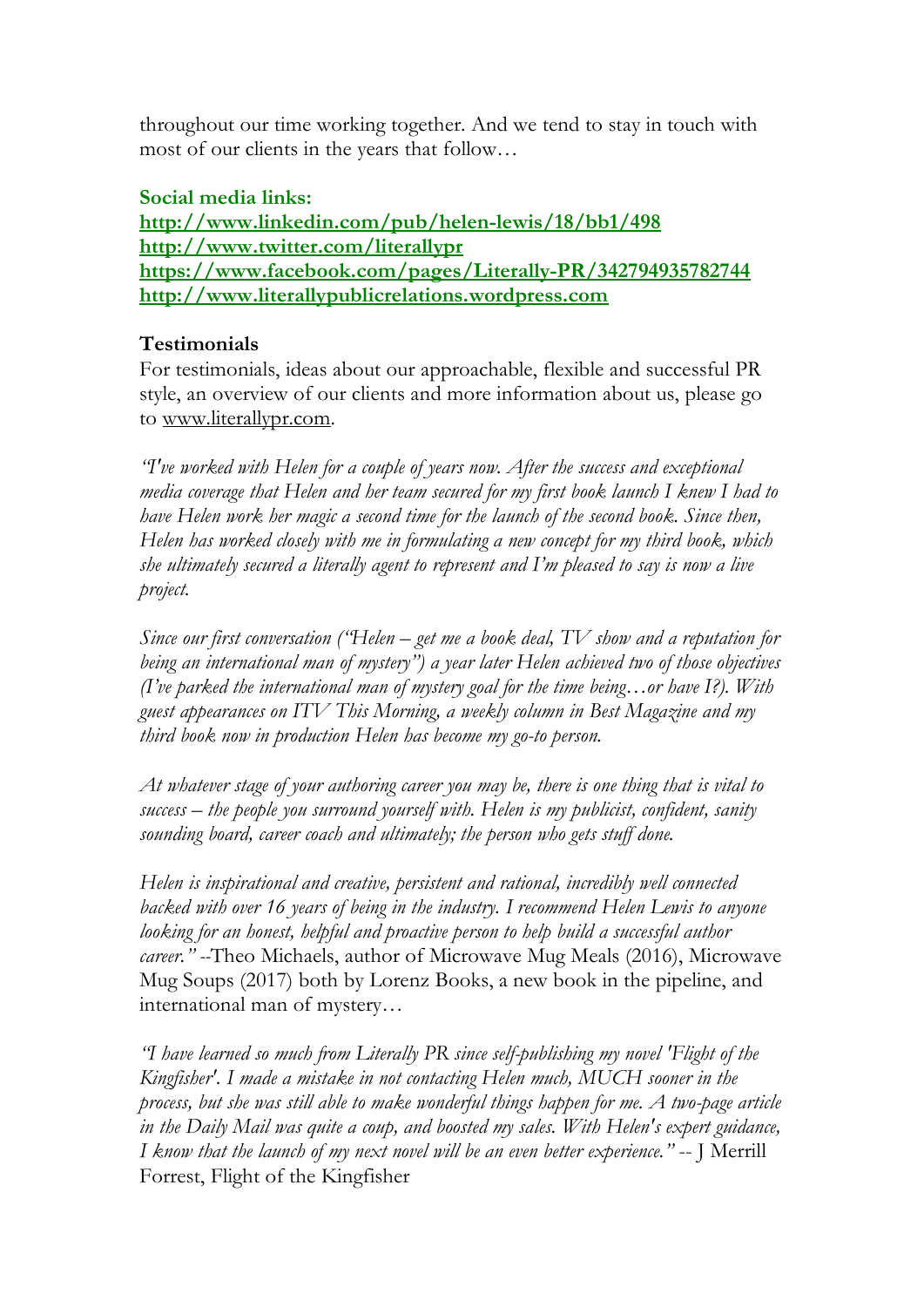*"I've found Helen enthusiastic and inventive, with many resources. Scrupulous documentation of all the calls made on your behalf and dedicated follow-through of nibbles and contacts. She's really on the wavelength of writers. No bullshit, no smarm. Intense pursuit of your interests. I trust her. She took me on when my novel had been out for a couple of years but has been able to get interviews and interviews, including Women's Hour. I wish I'd had her from the word go!"* -- Mary Hamer, author of Kipling & Trix (winner of The Virginia Prize for Fiction)

# **The Filament Entry-Level Package £500**

# **This package will last around two weeks and will usually be in the month before the book launches**

- Creation of an Advance Information Media Sheet (AIMS one page press release in a format we've become recognised for within the industry) for the author to send to his/her own contacts, use in their promotional material/on their website. Provided as a Word document and PDF.
- Creation of an author profile on LiterallyPR.com (guaranteed to be online for at least 12 months). Very handy to link to from your own website and social media and to send to literary agents/publishers/VIPs/reviewers/stakeholders.
- Mailing of the AIMS to a hand-picked media list.
- Creation of a VIP target list of 25 publications/outlets we think should be approached.
- Second mailing of the press release within 10 days of the first mailing with a different 'cover letter'/focus.
- Any further enquiries directed straight to the author to follow up on.
- Coverage book and next steps report.

# **The LitPR Four-Week Package £1950**

- Scheduled 30-minute introduction call to discuss author goals, answer questions and introduce the project. Usually done via Skype or telephone.
- Creation of an author profile on LiterallyPR.com (guaranteed to be online for at least 12 months).
- Fiction or Non-Fiction Q&A sent to the client for completion.
- Dedicated account manager.
- Weekly progress report via email.
- Creation of an Advance Information Media Sheet (one page press release in a format we've become recognised for within the industry). Includes one set of amendments – we want to be sure the client is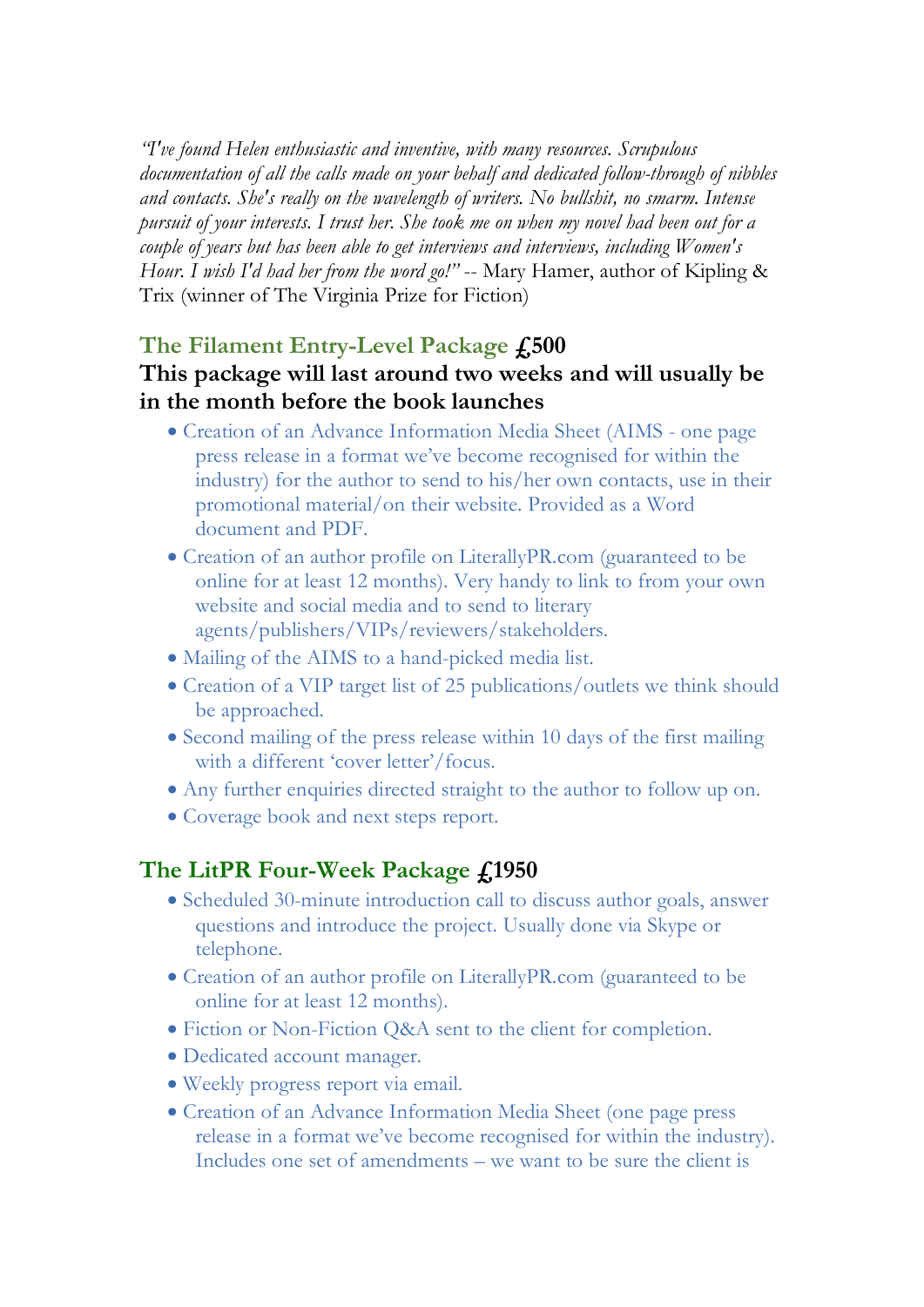happy with all written press materials that are sent out.

- Access to the LitPR DIY PR platform (available from January  $8<sup>th</sup>$  2018) to help authors optimise their investment in a PR campaign with strategies and advice that they can action before, during and after the campaign.
- Establishment of an online 'Press Box' that is guaranteed to be available for at least 12 months. The Press Box link will be included in all communications with the press ensuring that access to vital information about you and your book are available even out of office hours. A Press Box typically contains relevant images, press releases, and an author bio page. You are welcome to link to this folder from your own website/marketing materials and include our contact details as your PR representatives for all media enquiries.
- Distribution of the press release to a targeted database. We handpick our lists for each press release by category, media angle, region etc. We do not do a mass-mailing of random contacts repeatedly for each campaign. Our journalist contacts have been built up throughout the past decade and are regularly updated. Campaigns average between 500 and 1500 unique and targeted contacts depending on the subject/theme.
- Email follow up with the press to our VIP targets (30-50 outlets we consider to be imperative to the campaign). You will be given a copy of the VIP list showing the outlets we will be targeting – your feedback is, of course, warmly welcome.
- A second mailing of the AI, which acts as a nudge/reminder usually around 7-10 days after the first mailing.
- A guaranteed investment of six hours of call time dedicated to pitching you and your book, hooking onto current articles/headlines/news stories, introducing feature ideas and editorial hooks that we've researched, and building on our relationships within key sectors of the press.
- Creation of a mailing list (we don't send books out unsolicited) of named contacts who want to see the book.
- Regular pitching online (social media, email, use of newswires etc).
- Mailing of up to 20 books to key members of the press on the mailing list (First Class Royal Mail charges applicable, there is a charge of  $f$ .) admin for every additional 20 books sent throughout the campaign).
- For fiction authors a dedicated blog tour in the US and UK with a guarantee of at least eight blogs covering your book.
- For non-fiction authors creation of a list of at least seven notable people you could send the book to for potential endorsements/reviews/marketing statements. We provide this list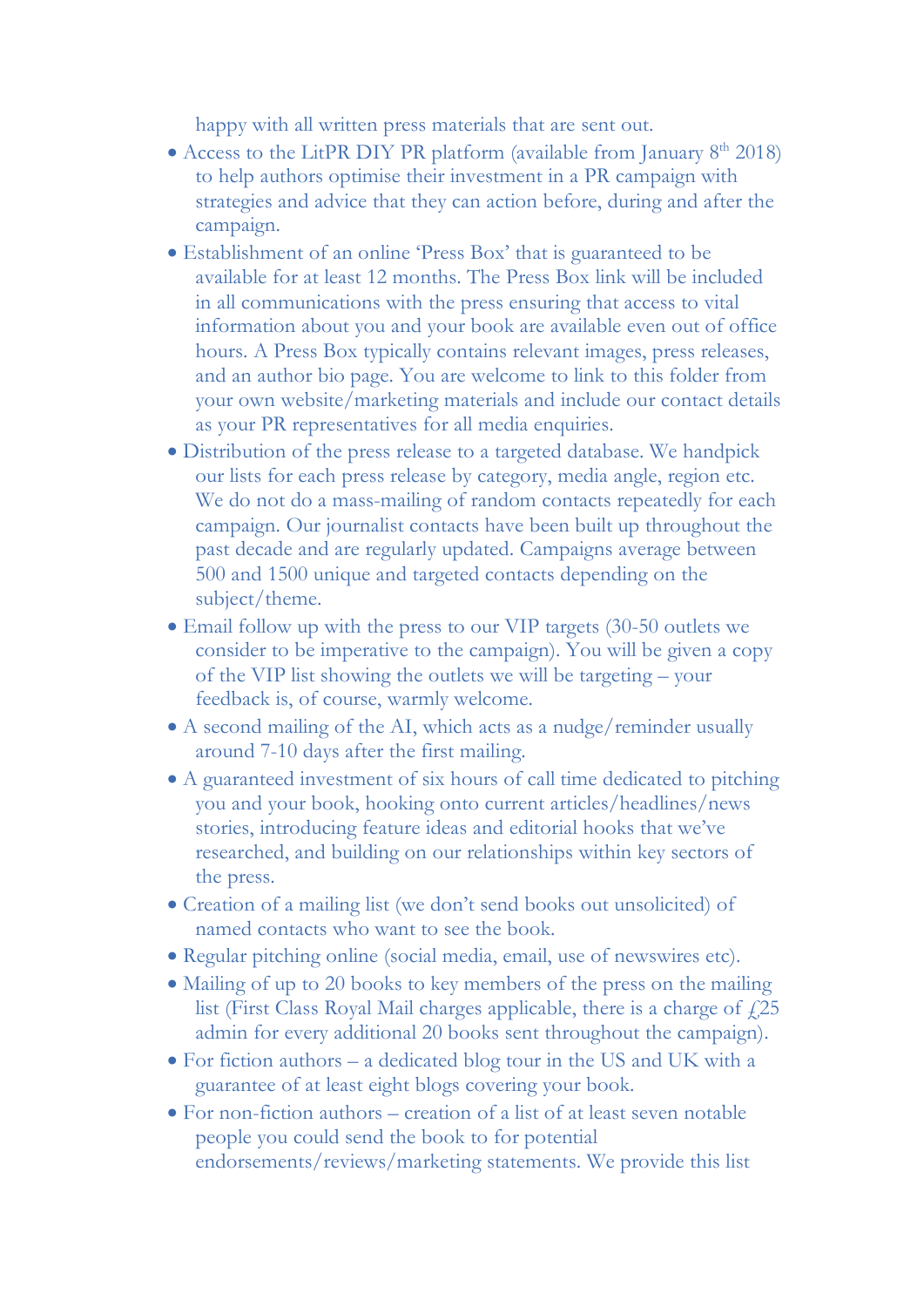with full name and address details for you to work on (you can send a copy of your book with an edited version of the endorsement letter we will provide for you).

- Suggestion of at least three articles you could write and provide to us for potential media placement. No guarantees that they will be placed but we have a good track record using this strategy. (Example: http://www.femalefirst.co.uk/books/robert-eddison-wisdom-andwordplay-1108388.html).
- Coverage book (as a PDF) and link to live coverage book that will be updated on a regular basis over the following weeks/months, plus a bespoke Next Steps document, a scheduled 30-60 minute call with Helen Lewis to discuss Next Steps ideas and a copy of the final mailing list, so you can see who received a book and the status of each of those leads.

# **The Literally Six-Week Package £2750**

All that listed above in the Four-Week Package **PLUS**:

- 1. A free ticket to the next Author School Day (usually held in London in March and October/November). For more information: www.theauthorschool.com.
- 2. Syndicated Interview with the author. Questions are put together by one of the journalists on the team (usually 12-20 questions) and the author is invited to respond by email. The interview is formatted and edited and sent out to selected contacts to inspire them to write about the author, call in a book, consider inviting the author to comment or contribute, book them for an interview or even used in its entirety as an article in its own right (example:

https://www.psychologies.co.uk/come-together-social-reform).

- 3. A further six hours of calls invested into the campaign to enable us to respond to timely hooks, follow paths of interest, reach a wider number of journalists and outlets. Total of 12 hours' call-time (this is a major point of difference to other publicity agencies as we value the importance of relationships and telephone time – not just relying on newswires and emails).
- 4. Marketing-driven, three-week listing on NetGalley, which typically retails at an RRP of around £530 for individual titles (to understand the benefits of this amazing review service please visit: https://www.netgalley.com/tour. The client will be provided with all reviews received via NetGalley that can be used in promotional materials, marketing, PR, even on the book cover if they're particularly fabulous!
- 5. Three guaranteed reviews on Amazon.com and Amazon.co.uk.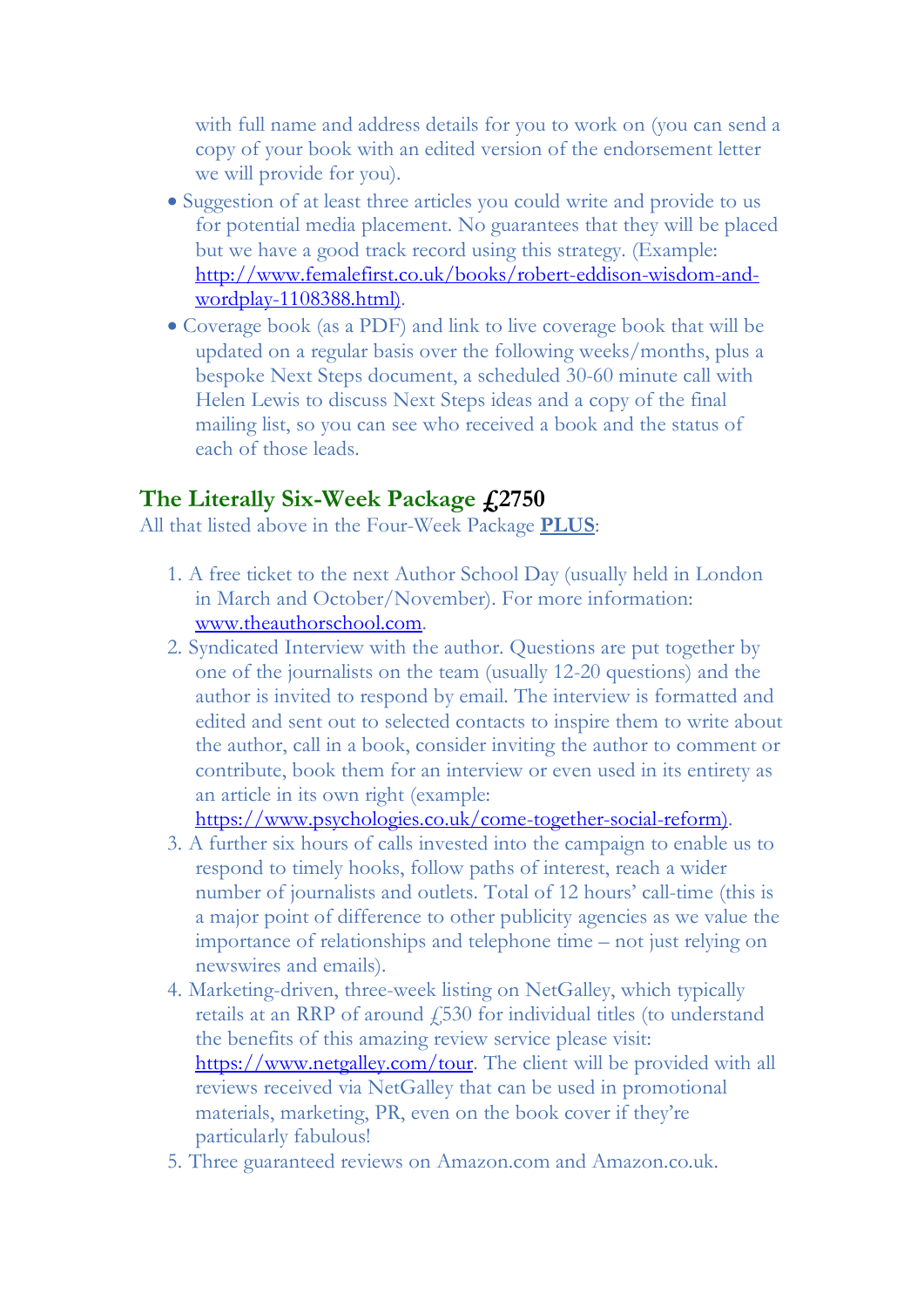6. Mailing of an additional 20 books (i.e. 40) without additional charge (only the Royal Mail First Class costs are billable).

# **The Literally Nine-Week Package £3750**

All the elements listed above up to and including the Six-Week Package **PLUS**:

- 1. A further six hours of calls invested into the campaign to enable us to respond to timely hooks, follow paths of interest, reach a wider number of journalists and outlets. Total of 18 hours' call-time. We have a strong track record of securing coverage via our calls to those we have good relationships with) and often uncover other opportunities such as speaking events, feature ideas etc.
- 2. Creation of a second press release with a fresh angle sent out to some of the original targets along with a more specific list to target. The angle is discussed with the author and the client's approval is required before it is sent out.
- 3. Inclusion in at least one Literally List.
- 4. Guest blog post on www.literallypublicrelations.wordpress.com which gets thousands of hits per month and is widely shared on social media. Blog post ideas will be offered to the client. This is not compulsory remember!
- 5. Recommended Read listing on www.theauthorschool.com the website receives hundreds of visits every week and is particularly well read among other authors, publishers, agents and industry professionals.
- 6. A series of extracts selected and formatted to appeal to the press, mailed to a hand-picked database along with talking points and editorial / interview ideas.

# **The Literally Twelve-Week Package £5550**

All the elements listed above up to and including the Nine-Week Package **PLUS**:

- 1. A further six hours of call time invested in the campaign making a total of **24 hours** throughout the campaign.
- 2. Creation of a third press release with a different angle sent out to capture the attention of what we deem to be VIP targets based on feedback and learnings taken from throughout the campaign. Again, this angle is confirmed with the author before being sent out. This is usually sent out in the last three weeks of the campaign – the aim is to build on the momentum and sustain the buzz and awareness created through the campaign. PR is a notoriously long game so the longer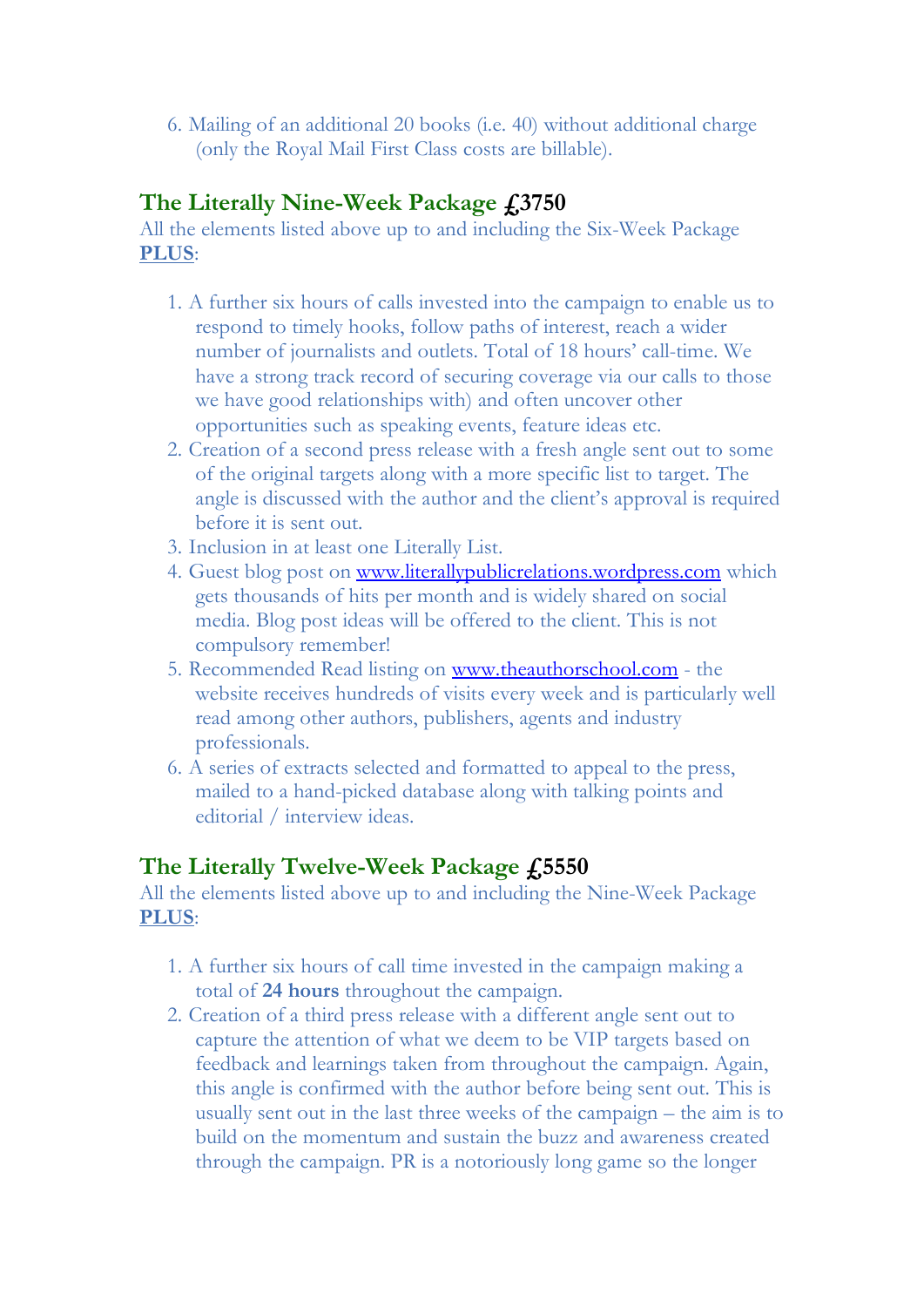we have, the more people we can talk to, the more angles we can try, the more engaging press materials we can create.

- 3. Your choice of **one** of the 'Cherry Pick A' options. The client must decide which option this is to be before the four-week point in the campaign please to give us enough time to schedule it within the campaign.
- 4. Longer NetGalley listing of eight weeks, which should help you get even more reviews (the longer a book is listed the more people will see it online).
- 5. Press Pack (PDF) created to provide a one-stop-shop for all enquiries relating to the book/author (we can write them primarily from the perspective of the author if they are looking for a professional document to send to speakers' agencies – particularly strong idea for non-fiction books).
- 6. Inclusion in two Literally Lists.

# **Buy By The Hour…**

#### Strategic consultancy

£75 per hour plus travel expenses 30-mniutes travel from TN27 in Kent if you would like to work face-to-face (i.e. in an office/company HQ). Minimum commitment of ten hours per month.

# **Cherry Pick…**

Cherry Pick what you want & need for your book PR campaign! The following options are available to LitPR clients to complement their package choice.

### **The A List**

**£200 for one £350 for two £490 for three £620 for four**

### **Digital Audit**

A one-hour bespoke 1-2-1 session to help build your online author platform. We will spend at least one hour before our Skype session reviewing your online platform including your discoverability, social media platforms, your current versus potential reach etc. We then create a tailormade document of suggestions to help you build or boost your online author platform that we discuss with you during the one-hour 1-2-1 Skype session. The full document is emailed to you following the conversation for you to follow up.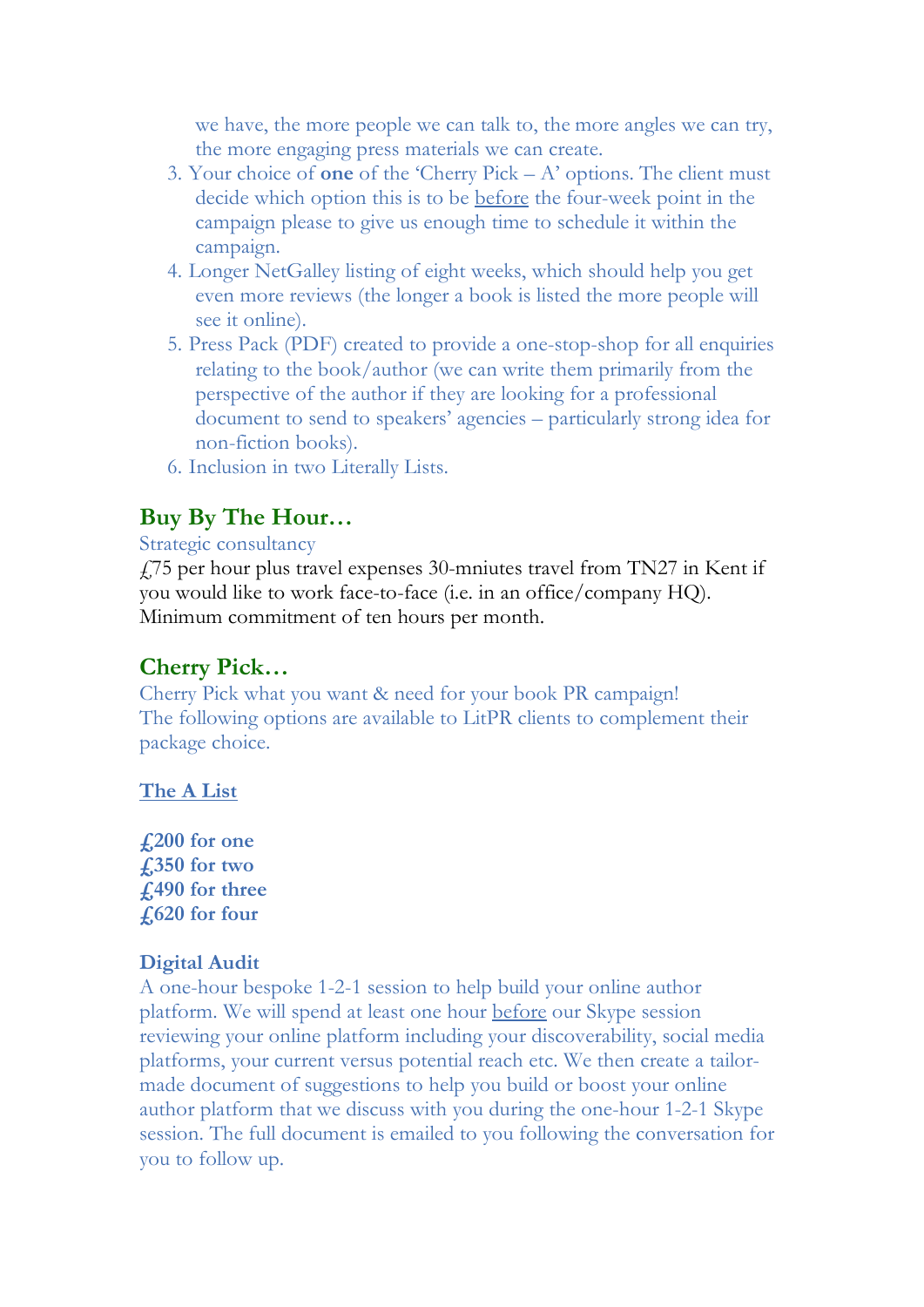#### **Marketing & Branding Consultation**

A one-hour bespoke 1-2-1 marketing and branding session on Skype with a leading publishing professional specialising in these imperative fields. A detailed plan is created for you in advance (this is not a cut and paste job – it's created for you following the completion of a Q&A and research by the consultant). You will then be sent the Next Steps document containing suggestions of action points you can take for yourself, as well as an overview of services that can be provided (such as logo design, newsletter design etc) by the experts! Further support will be offered at a competitive hourly/project rate.

#### **Media Training**

If you'd like to improve your interview skills for broadcast (TV/Radio) or you simply want to know a lot more about what you may be asked in an interview (print/online/broadcast) and get some practice sticking to the questions, then we work with a number of media training specialists who are lovely and happy to help. The most popular option is a 1-2-1 90-minute session on Skype but we can also offer face-to-face half-day sessions if you're able to travel into London (this incurs a bigger cost of course).

#### **Outreach for endorsements/foreword writers**

If you're ahead of the game and thinking long-term, we can come up with a list of potential ambassadors/endorsers of your book, we can even try to get someone with a household/relevant name to write the foreword for your book. This isn't easy and results aren't guaranteed, but we have links with numerous agents and celebrities, and we are prepared to put in the graft required to grab their attention. We can, of course, also reach out to journalists for quotes/endorsements pre-print. It often helps to have a third party pitching for you and using their own networks.

#### **NetGalley Listing**

Sign up for a five-week managed, premium NetGalley listing through LitPR's subscription.

#### **Speakers Agency**

Recommendations and applications to a host of professional agencies. It's often helpful to have a third party connection recommending and pitching for you, and managing the liaison and negotiations to get you signed up to the right agency.

#### **Building Your Offline Platform**

Create a bespoke list of potential events, conferences and exhibitions of relevance to you as an author over a 6-12 month period. Full list made available for your input.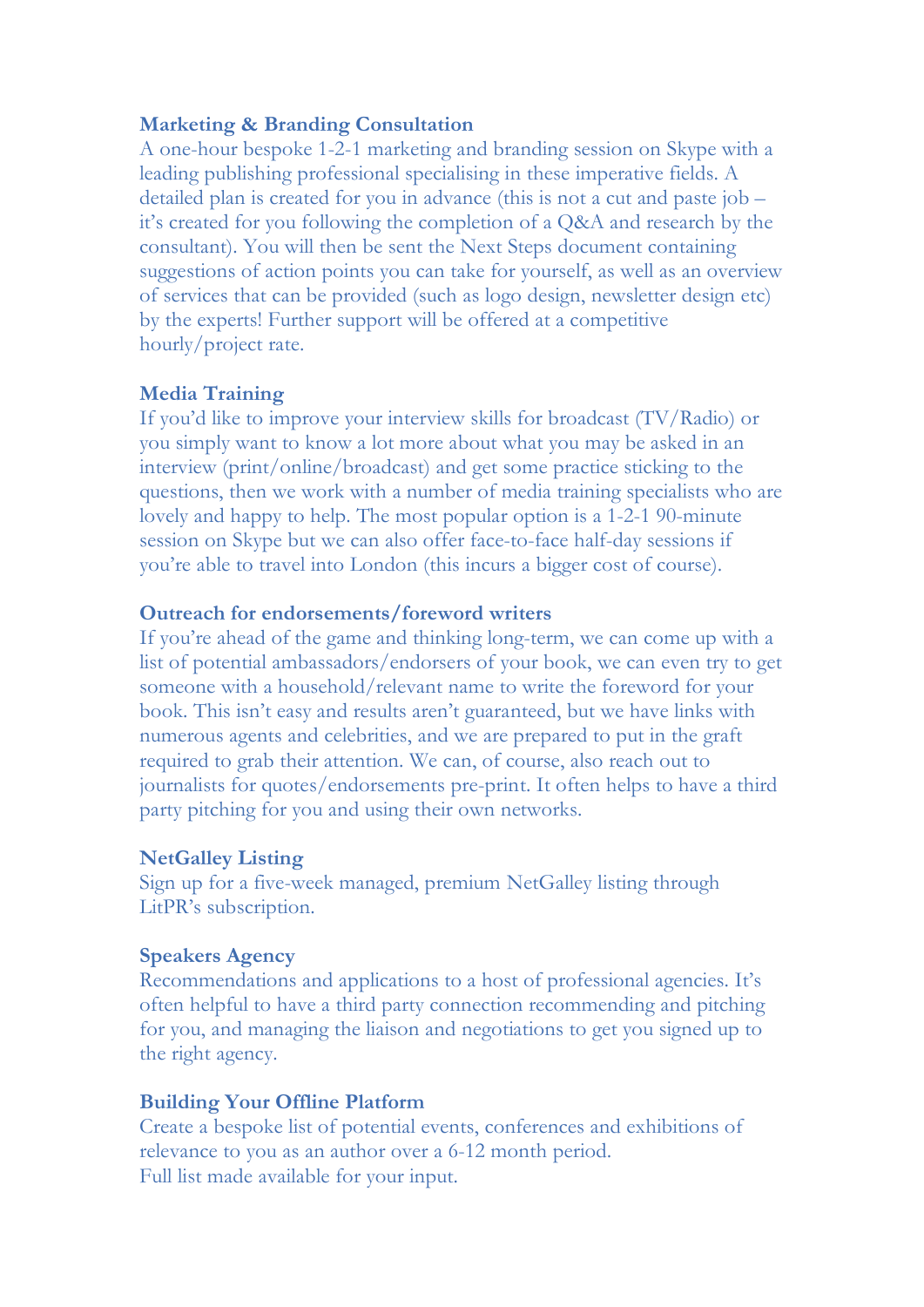Approach to those you want us to pursue to get the best of each event for you.

Pitch / organise your attendance as a visitor, exhibitor or speaker. Liaison with the organisers to get the best opportunities for you. Potential additional extras: Associated PR opportunities i.e. pitching to relevant and local press to come and interview you, photography etc at the event. Where possible liaise with event organisers to optimise publicity potential.

### **The B List**

Different prices per service depending on what the client requires.

### **Literary Scout Service**

Helen Lewis is a literary scout for a selection of London-based literary agencies and has developed good relationships with numerous UK and international literary agents who specialise in non-fiction/fiction/both. Helen regularly visits trade fairs (including the Book Expo America, London Book Fair and Frankfurt Book Fair) to pitch to literary agents and publishers, and continue to nurture her relationships with these industry professionals. Helen has successfully achieved deals with agents and publishers for a number of clients. Services include:

- Creation of a pitch pack
- Help writing the synopsis/structure of the book
- Read-through of the manuscript and an honest, written report from the perspective of its potential for pitching, relevance for today's market, PR and sales points, etc.
- Pitching to targeted publishing houses and literary agents
- Liaison and follow-up with publishing houses and literary agents
- Attendance of meetings with publishers/agents alongside the author
- Help negotiating with publishers/agents
- Representation at the major trade fairs to include development of a comprehensive pitch pack, meetings booked with relevant professionals, face-to-face pitching, follow-up work after the fair and ongoing liaison. Plus, a detailed Fair Report for the client including feedback on the book idea/author.

### *Prices from £600 plus 15% commission on any deals made through Helen Lewis' introductions/work.*

### **School/College/University Tour**

If you're a children's book author, or you've written a book that would be popular with teens or young adults (up to the age of 22) then we can help you reach your target readership! We have organised numerous school tours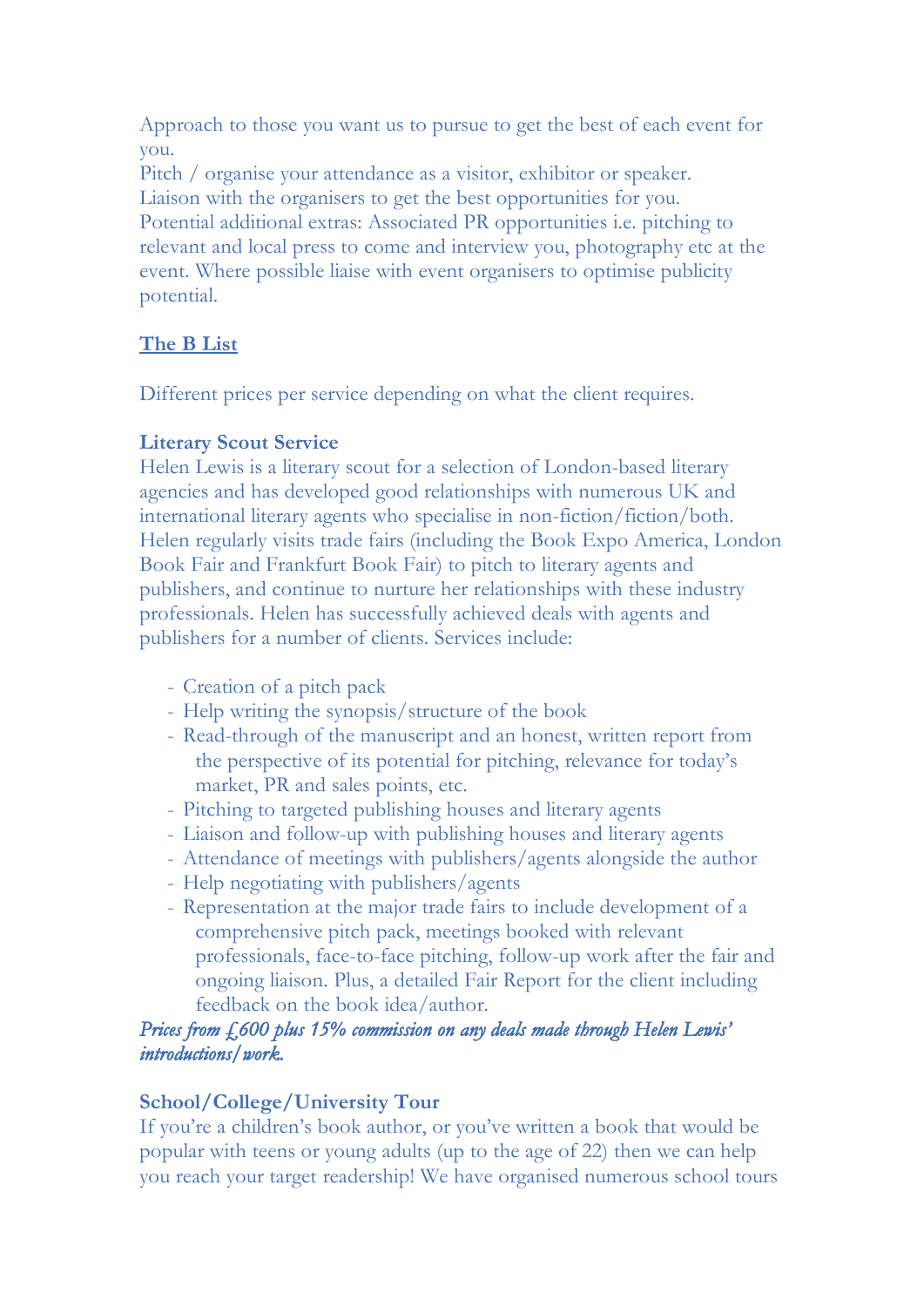for authors and have an extensive contacts list to reach out to. We help with the outreach, bookings, creation of the workshops/sessions, provide order forms and marketing materials for the educators/headteachers/leaders, and follow-up work.

*Average campaign costs £350 but the fee depends on the book, potential number of schools/colleges/unis we can reach out to etc.* 

#### **Book Signings**

We have organised myriad author signings in leading book shops such as Waterstone's as well as independent book shops. Depending on where you live (the local market is really important) we could help you to build a series of signing opportunities that will help build buzz, provide PR and marketing materials (photos, testimonials etc.), give you content for social media, help you make sales and give us even more opportunities to pitch you to the regional press. This offer is subject to where you're from/which parts of the country you're associated with (i.e. where you were born, where you went to uni, where the book is set can all be considerations) and the type of book you've written.

*Average campaign costs £350 depending on location options, time of year etc.* 

#### **Book Launch Support**

Over the past decade, we've organised more than 50 media events from new product launches to book signings, launch parties in Shakespeare's Globe with a travelling circus to Italian-themed launches in an exclusive bar in Soho, and plenty in between. We know what works, and what doesn't, what you need to do to give your event the best chance of success, and who you should/could invite. It's pretty difficult getting journalists to attend your launch as they get so many invitations every day and have their own lives/deadlines/hobbies to get on with too. You have to give them a huge reason to attend that will give them content they couldn't otherwise get (celebrities, for example, can help drawn in the media). We can provide a full events management service through to 'just' inviting the press and managing the RSVP list, to attending the event as the dedicated 'meet and greet' team, to connecting you with photographers, videographers, entertainers and booksellers. Whatever you need, we can help! *Hourly rate applicable depending on which tasks are required.* 

#### **US-Centric Press Release & Outreach**

Creation of a US-centric press release.

Creation of a hand-picked database by broadcast, print and online segments. Mailing of the press release.

Development of VIP target list based on client's goals and objectives. Minimum of four hours follow-up and liaison with the VIP target list. Coverage book and mailing list.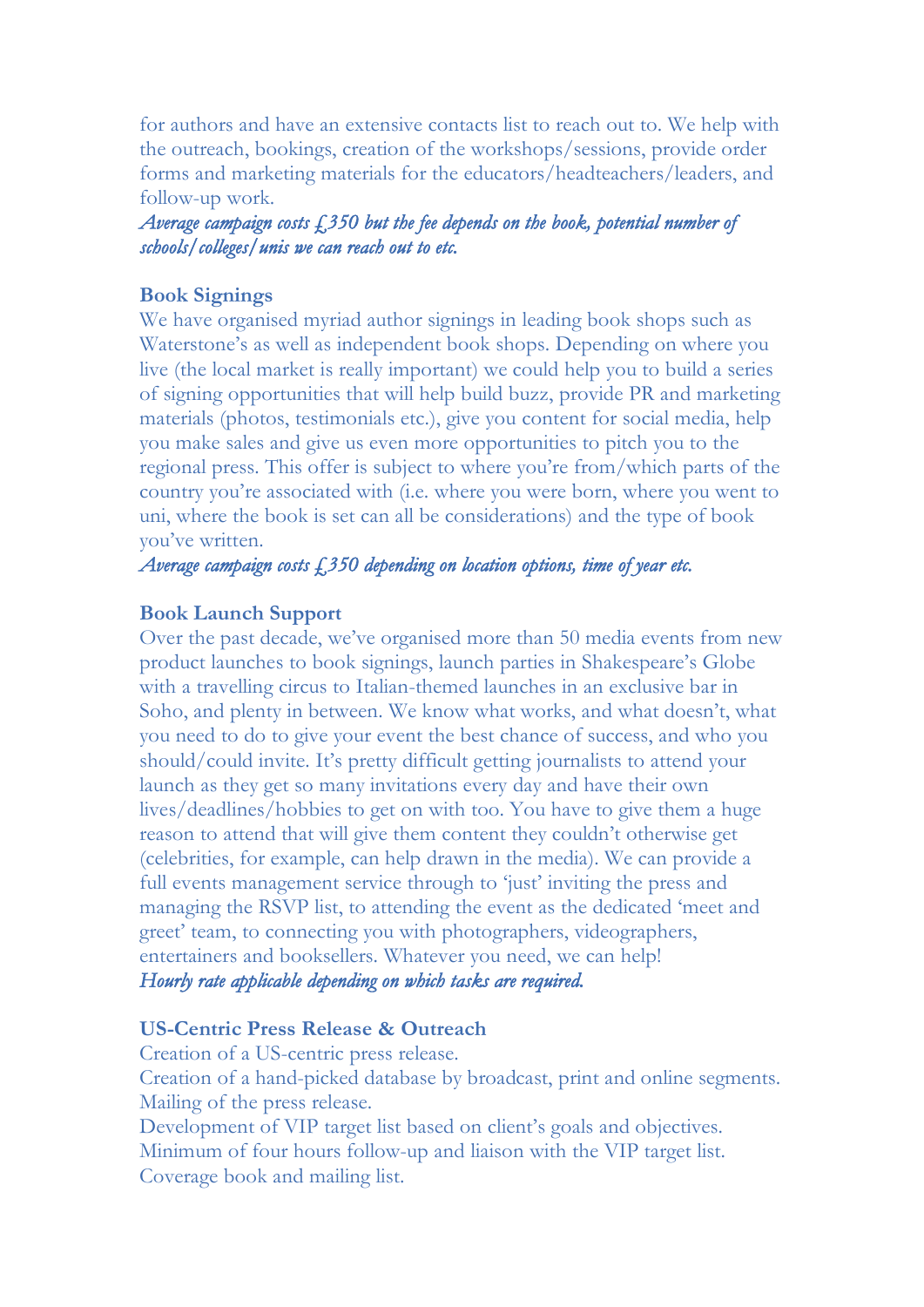Where possible digital copies of your book will be sent but where required, paperbacks will be despatched via Royal Mail and billed to the client at cost. Mailing list/leads list provided to the client and where necessary contact details will be provided for the author to follow up.

## *Four week-campaign – only available alongside or within three months of a LitPR UK campaign ending: £950*

# **Radio Talk Show Publicity Campaign:** *Campaign: £1999*

A guarantee of 8 Radio Shows in the top 45 markets with regional or nationally syndicated shows. We partner with an outstanding PR team based in New Jersey with more than 25 years of experience securing radio interviews for authors to offer an amazing package to LitPR clients. The PR specialist books interviews on radio shows in the top, most influential markets and on nationally syndicated shows and networks. You are able to access high impact, high listenership radio shows that allow you to share your message, create national expert status and enjoy outstanding success! You are hand-pitched to the perfect shows for you and your topic. They offer a range of radio campaigns that include stations in the top 45 major markets or on nationally or regionally syndicated shows or networks. There are:

- No college radio shows
- No internet radio shows
- No overnight radio shows
- No low listenership radio shows
- No shows in the middle of nowhere
- No shows on the outskirts of major markets

GUARANTEED RADIO PUBLICITY CAMPAIGN: All radio campaigns have a guaranteed deliverable. That means that the US PR team guarantees the radio shows will be booked according to the contract provisions. The US PR radio campaign includes:

- Professional UNLIMITED media training one hour media training session kicks off your campaign
- Media trainer conducts a PRACTICE interview just like you can expect on your real interviews
- Ongoing media training support for the length of the radio campaign
- Message creation and content strategy development
- Advance headliner status booking strategy that gets you booked on the bigger shows
- Access to their 24/7 news division
- Creation of socially relevant and cutting-edge news hooks
- Professional, highly skilled, media savvy radio bookers with mega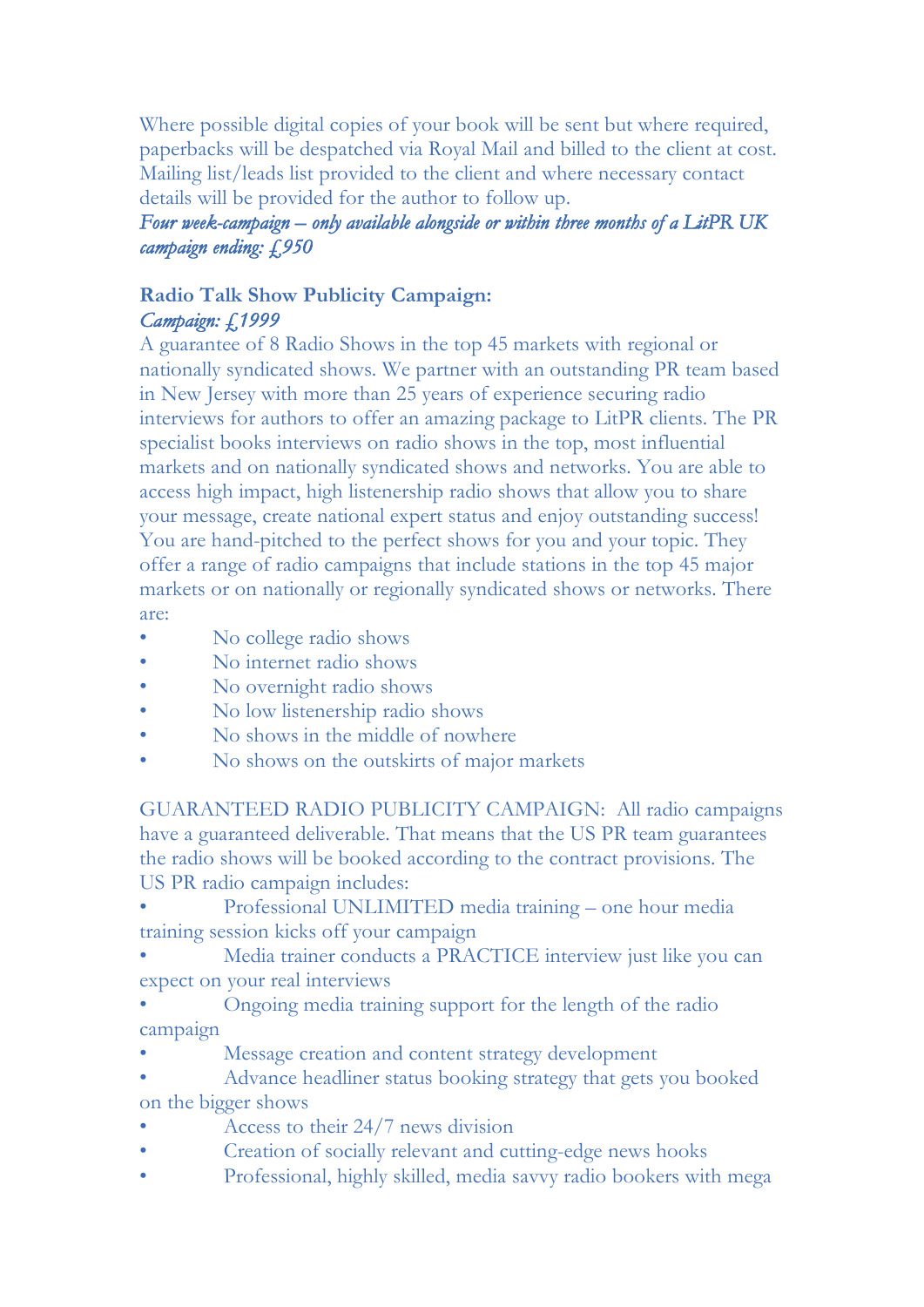#### experience

### **Our points of difference:**

- We aim to be as flexible as possible and offer a wide range of services based on feedback, competitor analysis and the evolving publishing industry.
- We've been involved in book PR for many years now (Literally PR was officially created in 2012 but we've been in the PR business since 2006) so we've tried and failed at various strategies so you don't have to! We know what works and what doesn't!
- We remain competitively priced and will be for as long as we possibly can be! Similar packages retail at almost double the fees we are charging.
- We are very well connected with the media, particularly because Helen Lewis has worked as a journalist (and still does, on a freelance basis) for more than a decade.
- We read every book we promote and talk to every author we represent. You'd be amazed at how many PRs don't actually bother reading the whole book!
- We make recommendations and have helped clients fine-tune book cover design, website content, shape their blog, gain direction for their brand and their long-term goals. We've spotted typos and helped informally with proofing early drafts. We help you to make your book/brand the best it can be – for us it's about helping to create the best book possible.
- We have connected authors to publishers, created brand strategy plans, introduced authors to agents and secured speaking gigs…we're not JUST a straightforward PR company.
- We aim to build a relationship with the client and ensure they're comfortable with the PR process, which is often a new experience for them and, let's face it, PRs don't always have the best reputation! We do not do mass, untargeted mailings of journalists.
- We do not make any guarantees about coverage nor do we offer a pay-perresults service. We do, however, try extremely hard to get as much coverage as we can.
- Sometimes, the Holy Grail of achieving national newspaper coverage is not as fabulous as it appears...we have achieved plenty of national coverage for our clients but there are many other, hugely influential media titles out there, which may have a bigger impact on your sales!
- We remember that one of the ultimate goals is for you to make your money back and try our best to help you achieve that.
- We don't charge retainer fees or tie you to an annual contract. Basically, this is your book and you can shape the publicity schedule according to your ambitions, goals and budget.
- There are no hidden costs, you get more than what you pay for in most instances, and we are as transparent and flexible about costs as we can possibly be. We can accept payment in pre-arranged instalments. The commissioning payment is always  $f_{1500}$  to kick-start a campaign and needs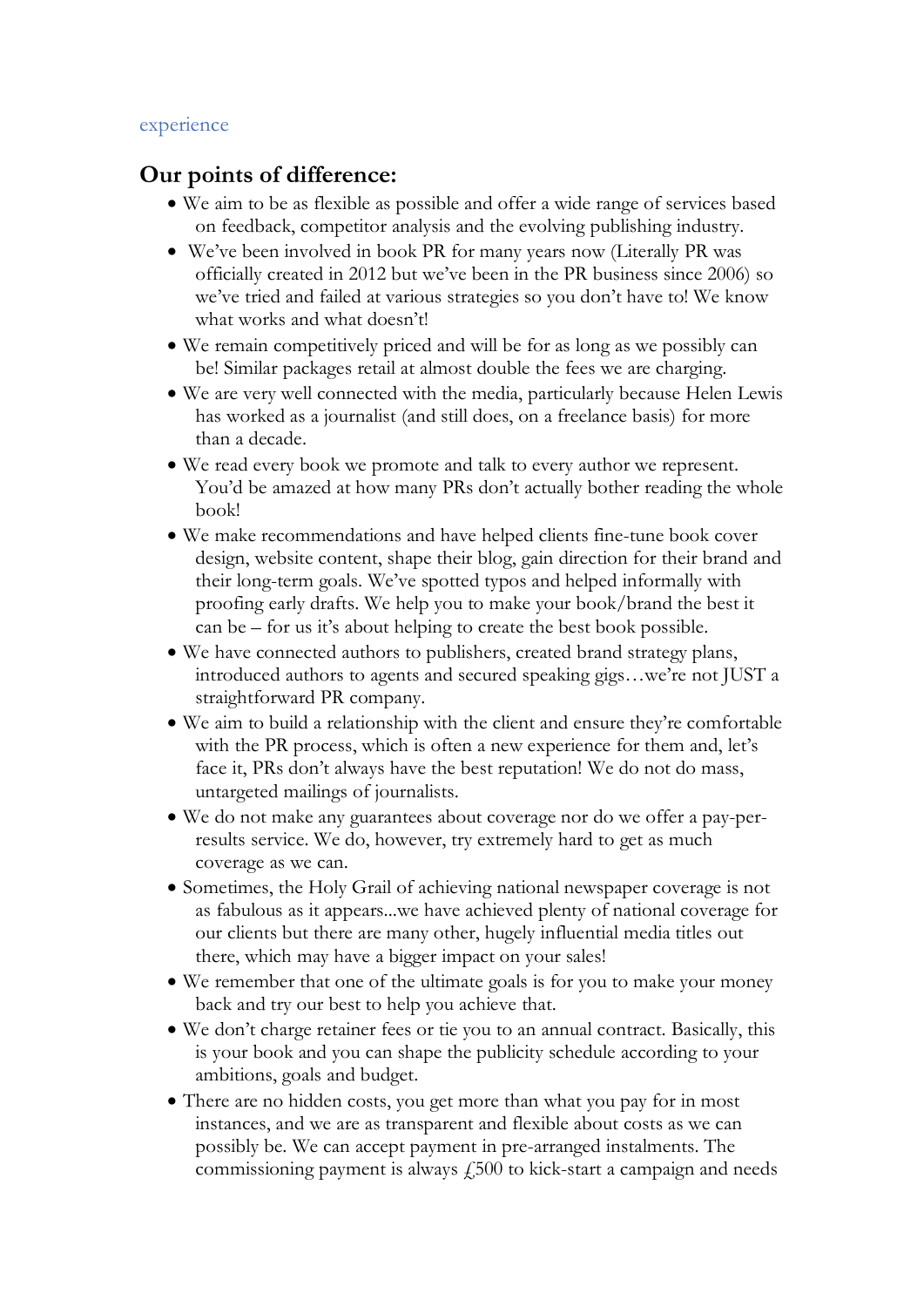to have cleared before work can begin.

- The prices are not subject to VAT charges.
- Authors who sign up to work with Literally PR can receive a 10% discount off The Author School services: www.theauthorschool.com.

*For more information please contact Helen Lewis at helenlewis@literallypr.com or call 07904801669.*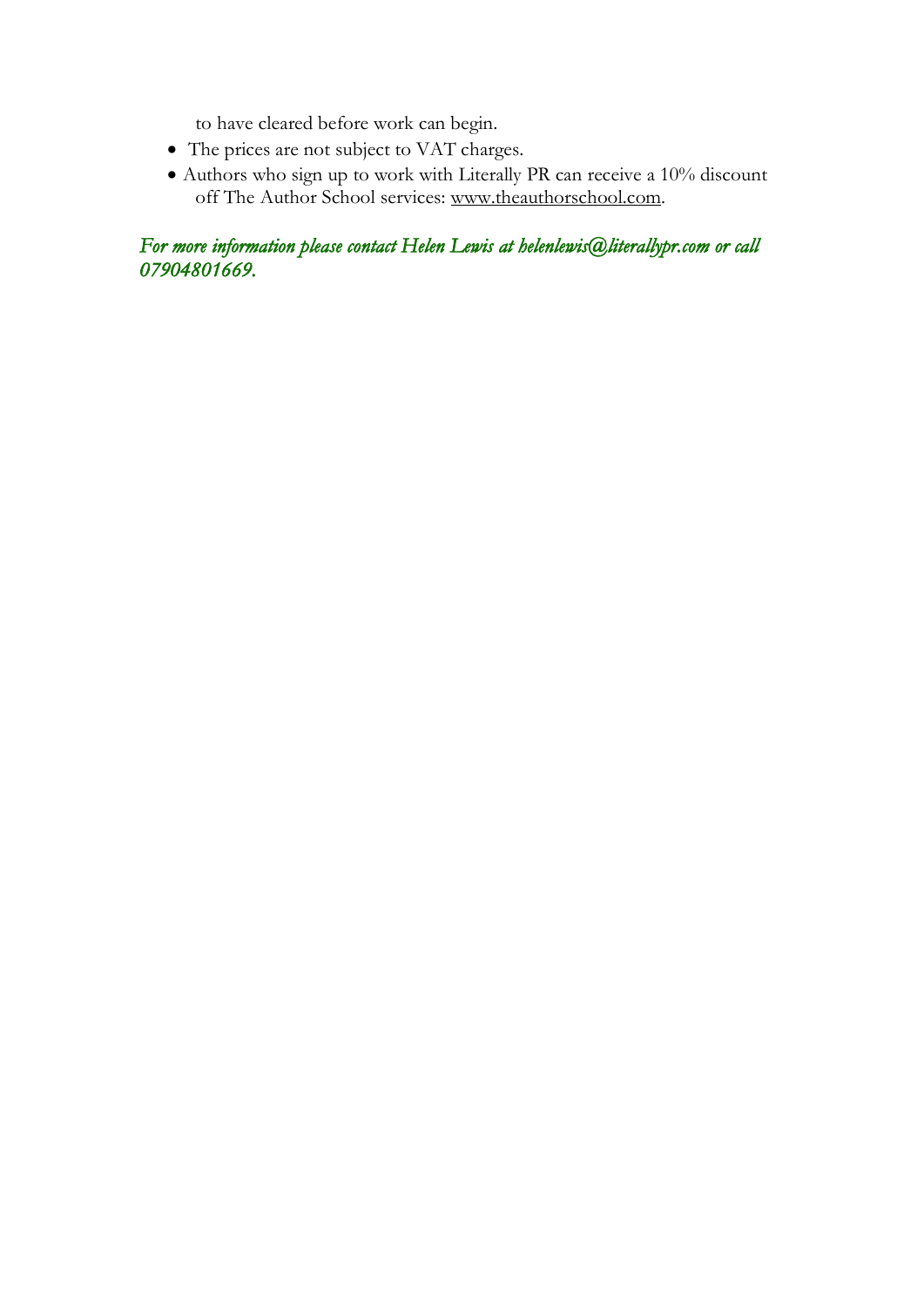

# **Example Quote: Book Launch Event & Supporting Publicity Services**

#### **Goals:**

- Create a buzz around the launch of this book. Build awareness of the subject, book, and author.
- Build author profile.
- Host a successful book launch event (provisional date

to be confirmed).

• Engage with the press to invite them, arrange for reviews, interviews etc.

#### **Steps:**

- 1. Creation of a press pack to include a provisional invitation, Advance Information (AI) sheet and syndicated author interview.
- 2. Author profile on www.literallypr.com.
- 3. Social media input assistance with Facebook, Twitter, Instagram etc.
- 4. Sourcing of suitable venues.
- 5. Visit to the venue of choice to view layout, meet manager, discuss refreshments, visual and audio options etc.
- 6. Ideas sheet for ways to make the event 'stand out' to be put to client including entertainment suggestions.
- 7. Formulation of an agenda for the day/evening of the event.
- 8. Action any of the ideas selected (these will likely be subject to extra costs as expenses to the supplier).
- 9. Distribution of AI to a handpicked targeted audience of journalists via email.
- 10. Publication of the AI via Books4Media and other relevant channels.
- 11. Follow up calls (5 hours) with a 'hot list' of press contacts.
- 12. Follow up with invitation mailing.
- 13. More phone calls (minimum of 5 hours) to liaise with the press about the event.
- 14. Create and build a guest list.
- 15. Identify and invite relevant stakeholders.
- 16. Liaise with the media before the event.
- 17. Create name badges for the guests and finalise the guest list.
- 18. Pre-arrange any face-to-face interviews with the press.
- 19. Update and then print out press packs.
- 20. Arrive early to help set up on the day of the launch.
- 21. Two members of staff (including myself) will attend the event to help with meet and greet, signing names off the guest list if you want tight control of who is attending, manage the interviews, introduce the client should you wish, hand out press packs and answer media questions. A further member of staff can be hired to manage the sale of books (additional fee of  $\text{\textsterling}100$ ).
- 22. Connect you with photographer, videographer etc (subject to additional fee authors often know someone they trust to do this).
- 23. Post-event press release creation including photos (which must be available to LitPR by 9:30am GMT the day after the event).
- 24. Distribution of press release and follow up with phone calls to those on the guest list in particular (who did and didn't attend).
- 25. Social media input throughout the campaign will also include live tweeting/Instagram from the event.
- 26. A final hand-over report at the end of the project. The client will handle